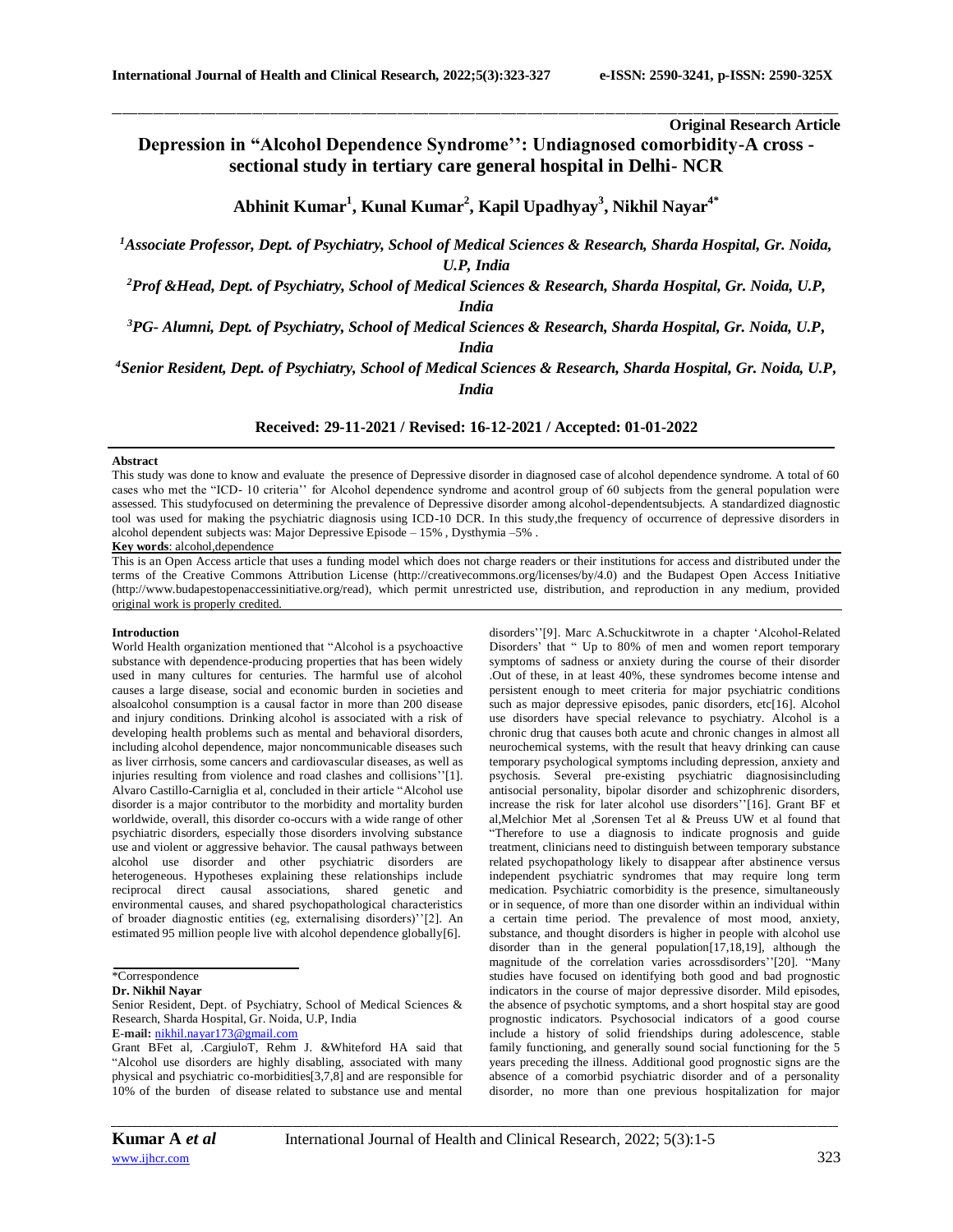depressive disorder, and an advanced age of onset. The possibility of a poor prognosis is increased by coexisting dysthymic disorder, abuse of alcohol and other substances, anxiety disorder symptoms, and a history of more than one previous depressive episode. Men are more likely than women to experience a chronically impaired course'' mentioned in Kaplan &Sadock's, behavioral sciences/clinical psychiatry, eleventh edition. It has been asserted that addiction is a "brain disease," that the critical processes that transform voluntary drug-using behavior to compulsive drug use are changes in the structure and neurochemistry of the brain of the drug user. Sufficient evidence now indicates that such changes in relevant parts of the brain do occur. The perplexing and unanswered question is whether these changes are both necessary and sufficient to account for the drugusing behavior. Many argue that they are not, that the capacity of drug-dependent individuals to modify their drug-using behavior in response to positive reinforcers or aversive contingencies indicates that the nature of addiction is more complex and requires the interaction of multiple factors.

A study done by Lynn [Boschloo](https://www.sciencedirect.com/science/article/pii/S0165032710007494#!) et al shows that "alcohol dependence is highly prevalent among anxious and/or depressed persons. In persons with both lifetime anxiety and depressive disorders the prevalence of lifetime alcohol dependence was even as high as 20.3% compared with 5.5% in controls. In contrast, alcohol abuse was not more prevalent among anxious and depressed persons than in controls. The results further show that male gender, vulnerability (family history, personality and social factors) and addiction-related characteristics, more than anxiety/depression-related characteristics, are important risk indicators for comorbid alcohol dependence. In addition, comorbid alcohol dependence was more likely to be secondary than primary to anxiety or depressive disorders. Considerable variation in characteristics exists in persons with primary alcohol dependence (more often male and more extravert) versus secondary alcohol dependence (more neurotic, more often single and more lonely). However, characteristics identifyingpersons with comorbid alcohol dependence may varydepending on the temporal sequencing of disorders, whichemphasizes the importance to consider primary and secondaryalcohol dependence separately. This knowledge may helpto identify those anxious and/or depressed patients in clinicalpractice who are likely to have or to develop alcoholdependence and offers potential for more suitable therapyfor those suffering from this severely impairing comorbidcondition''[36]. **Aim& Objective**

A study of "comorbidDepressive disorders in patients with Alcohol dependencesyndrome".

## **Study-design**

\_\_\_\_\_\_\_\_\_\_\_\_\_\_\_\_\_\_\_\_\_\_\_\_\_\_\_\_\_\_\_\_\_\_\_\_\_\_\_\_\_\_\_\_\_\_\_\_\_\_\_\_\_\_\_\_\_\_\_\_\_\_\_\_\_\_\_\_\_\_\_\_\_\_\_\_\_\_\_\_\_\_\_\_\_\_\_\_\_\_\_\_\_\_\_\_\_\_\_\_\_\_\_\_\_\_\_\_\_\_\_\_\_\_\_\_\_\_\_\_\_\_\_\_\_\_\_\_\_\_\_\_\_\_\_\_\_\_\_\_

This was a cross-sectional study and done over a duration of 6 months. Patients between age 21 to 60 years visiting the Psychiatry Outpatient department (OPD) in Sharda Hospital, Greater Noida ,patientmet the ICD -10 criteria for Alcohol dependence syndrome were selected as study sample.

## **Materials and Methods**

The study was cross-sectional in nature and conducted over a period of 6 months. Patients between age 21 to 60 years visiting the Psychiatry Outpatient department (OPD) in Sharda Hospital, Greater Noida, who met the ICD 10 criteria for Alcohol dependence syndrome were selected as study sample. All patients were informed and explained the details of the study. If they agreed a written informed consent was obtained from the patient and their attendant. A specially designed semi-structured Performa was used to obtain information regarding socio-demographic profile, age of onset of alcohol consumption and duration of alcohol consumption of the patient. Mini international neuropsychiatric interview scale English version 5.0.0 was used to assess the patient for psychiatric comorbidity. A total of 60 cases who met the ICD 10 criteria for Alcohol dependence syndrome and a matched control group of 60 subjects from the general population were assessed for the study. Data generated was analyzed using IBM SPSS Statistics Subscription software.

#### **Results**

Out of the 60 alcohol dependent subjects mostly were from the age group of 31-40years  $(41.7%)$  then by 41 50yrs  $(33.3%)$  [Table-1] .86.7% of them were married and 13.3% were unmarried [Table-2]. 55% of them had secondary education,21.7 %were graduates,20% had primary education and 3.3% were illiterate [Table-3]. 50% subjects started using alcohol between the age group of 21-30years, 43% started using alcohol when they were less than 20years of age,3.3% of the subjects started using alcohol between31-40years of age and 3.3% started using alcohol after the age of 40years [Table-4]. 38.3% of the subjects had a duration of >20years of alcohol use,28.3% of the subjects had a duration of 16-20years of alcohol use ,20% of the subjects had a duration of 11-15years of alcoho luse,10% of the patients had a duration 6-10years of alcohol use and 3.3% of the patients were using it for <5years [Table-5]. The frequency of development of different types of comorbid psychiatric illnesses in alcohol dependent subjects was as follows – Major Depressive Episode –  $15\%$ , Dysthymia –  $5\%$  [Table 6].

| Table -1: Age Distribution (years) |           |         |  |
|------------------------------------|-----------|---------|--|
| Age                                | Frequency | Percent |  |
| $21 - 30$                          |           | 13.3    |  |
| $31 - 40$                          | 25        | 41.7    |  |
| $41 - 50$                          | 20        | 33.3    |  |
| $51 - 60$                          | 5         | 8.3     |  |
| > 61                               | っ         | 3.3     |  |
| Total                              |           | 100     |  |

| <b>Table 2: Marital Status</b> |    |       |  |
|--------------------------------|----|-------|--|
| Percent<br>Frequency           |    |       |  |
| Unmarried                      |    | 13.3  |  |
| Married                        | 52 | 86 7  |  |
| Total                          |    | 100.0 |  |

| <b>Table 3: Education</b> |           |         |  |
|---------------------------|-----------|---------|--|
|                           | Frequency | Percent |  |
| <b>Illiterate</b>         |           | 3.3     |  |
| $Class 1-5$               | 12        | 20.0    |  |
| Class $6-12$              | 33        | 55.0    |  |
| Graduate and above        | 13        | 21.7    |  |
| Total                     | ናበ        | 100     |  |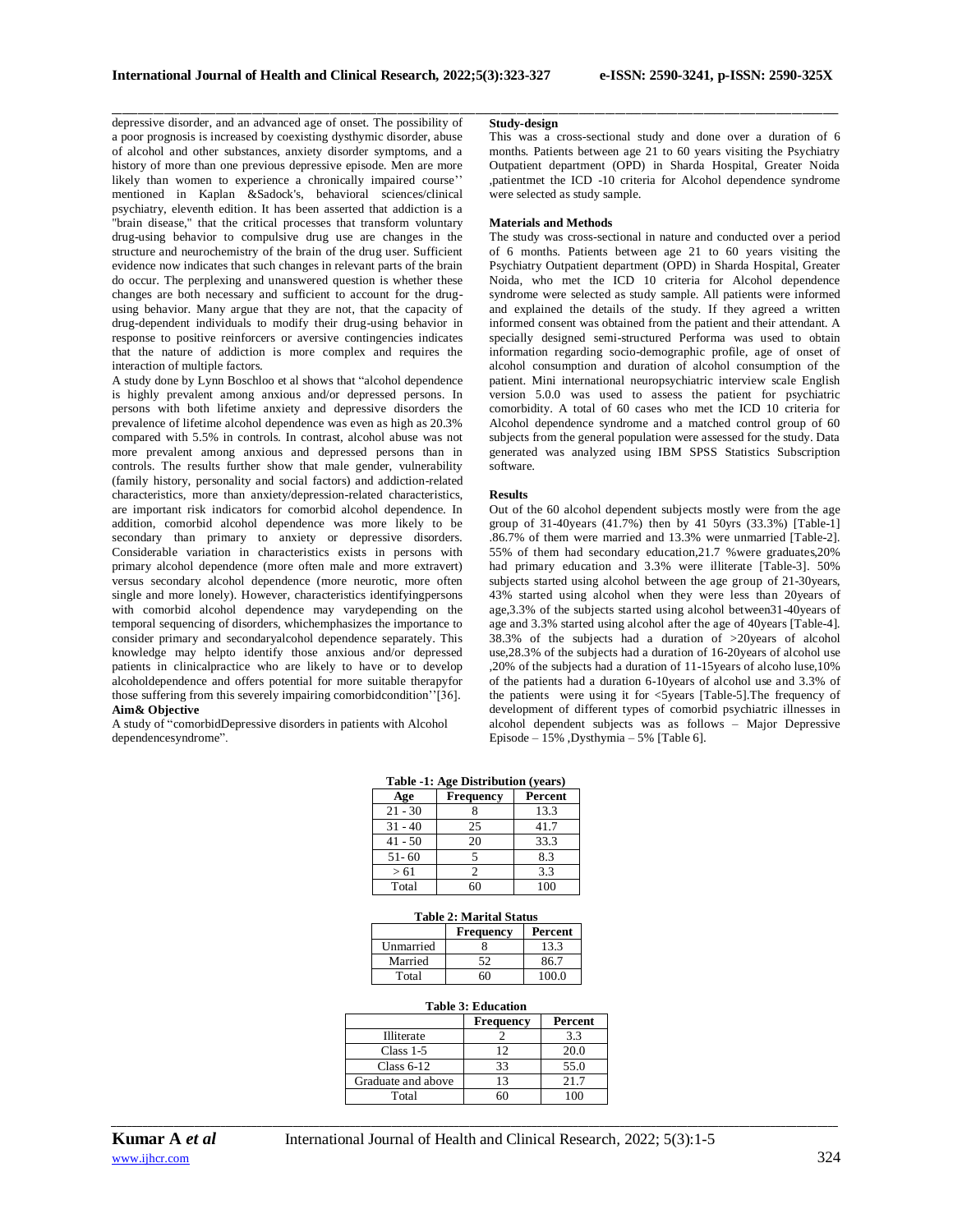| Table 4: Age of Onset of Alcohol Consumption (in years) |  |
|---------------------------------------------------------|--|

|                    | <b>Frequency</b> | Percent |
|--------------------|------------------|---------|
| $\epsilon$ or = 20 | 26               | 43.3    |
| $21 - 30$          | 30               | 50.0    |
| $31 -$             |                  | 3.3     |
| >40                |                  | 3.3     |
| Total              |                  |         |

### **Table 5: Duration Of Alcohol Consumption (in years)**

|           | <b>Frequency</b> | Percent |
|-----------|------------------|---------|
| $0 - 5$   |                  | 3.3     |
| $6 - 10$  |                  | 10.0    |
| $11 - 15$ | 12               | 20.0    |
| $16 - 20$ |                  | 28.3    |
| > 20      | 23               | 38.3    |
| Total     |                  | 100.0   |

**Table 6: Comparison of psychiatric comorbidities in between the alcohol dependent subjects and The control group**

|                          | Alcohol Dependent Subjects N (%) | Control Group N $(\% )$ | γ2 value | <b>p</b> value | Remarks                |
|--------------------------|----------------------------------|-------------------------|----------|----------------|------------------------|
| Maior Depressive Episode | 9(15                             | 2(3.33)                 | 4.904    | 0.027          | p value is significant |
| Dvsthvmia                |                                  |                         |          |                |                        |
| Total                    | 12(20)                           | 2(3.33)                 |          |                |                        |
|                          |                                  |                         |          |                |                        |

Remarks – " p value is significant at  $p < 0.05$ "

#### **Discussion**

In presentstudy, the frequency of occurrence of depressive disorders in diagnosed case of alcohol dependence syndrome was Major Depressive Episode – 9 cases, Dysthymia – 3 cases. It means that15% of the patientswere diagnosed with Major Depressive Episode, and 5% were diagnosed with Dysthymia. "A higher prevalence of depression in patients of alcohol dependence syndrome'' has earlier been reported by "Singh et al. <sup>22</sup> (26%), Cadoret et al[23] (39%), Alec et al90 (33%), Kakunje[24](19%), Shakya et. Al[25] (18.3%) and Vohra et al[26](52.1%)'' . All these studies have some differences in the result when compare to this study due to some used different methodology i.e., different sample size and thetools. The prevalence of depressive disorder in diagnosed case of alcohol dependence is of concern to doctors and researchers as well. Alcohol dependence syndrome often occur with Depression, if not treated properly or at right time they can make each other more worse and more problematic. The use of alcohol can cause prolonged hospital stay .it can leads to frequent relapse. Depression may lead to excessive consumption of alcohol .Person with depression think that if he will take alcohol then he will feel good and happy, so on this way person starts taking on daily basis and sometime starts day with consumption of alcohol.R. Kathryn McHughin his article mentioned that "People with AUD have a heightened risk for depressive disorders, which are the most common co-occurring psychiatric disorders for this population. AUD and depressive disorders appear to share some behavioral, genetic, and environmental risk factors, yet these shared risks remain poorly understood. Diagnosis and treatment of the commonly co-occurring AUD and depressive disorders have many challenges. Diagnosis is particularly challenging because of overlapping symptoms, such as the depressant effects of alcohol, and because of features that are common to both alcohol withdrawal and depressive disorders, such as insomnia and psychomotor agitation. The DSM-5 distinguishes a substance-induced disorder from a primary depressive disorder based on whether "the substance is judged to be etiologically related to the symptoms." Accordingly, any diagnosis of depression during active periods of drinking or during acute alcohol withdrawal should be made provisionally. Attempts to diagnose depression should focus on identifying periods of depression outside periods of drinking or withdrawal and should use collateral information (e.g., reports from family members or significant others) when possible. If depressive symptoms persist after a period of abstinence—4 weeks is the typical recommendation—a diagnosis of an independent (i.e., not substance-induced) depressive disorder can be made with more confidence''[30,31].

Adriana Farré et al found in their study that "A total of 80 patients were included (47 Primary MD and 33 AI-MD). The AI-MD group presented more medical comorbidities and less family history of depression. There were differences in traumatic life events, with higher scores in the AI-MD (14.21  $\pm$  11.35 vs. 9.30  $\pm$  7.38; p = 0.021). DSM-5 criteria were different between groups with higher prevalence of weight changes and less anhedonia, difficulties in concentration and suicidal thoughts in the AI-MD. None of the genetic variants reached significance beyond multiple testing thresholds; however, some suggestive variants were observed. (Primary Major Depression (Primary MD) and Alcohol Induced MD (AI-MD)''[32]. Ping Yang el al, "The close relationship between psychiatric disorders (e.g., Schizophrenia, mood disorders, PDs) and AUDs suggests that psychiatric disorders are predisposing factors for AUDs. In this review, we investigated three comorbid disorders with AUDs, focusing on cognitive function in these disorders and neural imaging studies. We found that memory deficits, cognitive control, negative emotion, impulsivity, and affective instability may increase an individual's vulnerability to AUDs. This review may indicate the neural basis and clinical subdivisions of AUDs, as well as suggest new approaches for the preclinical treatment of AUDs''[33]. Helen M. Pettinati et al, mentioned that "There are real concerns about medication interactions with alcohol in patients who were still drinking. Also, depressive symptoms can be brought on by excessive alcohol use, which makes it difficult to separate a substance-induced depression from an independent disorder of clinical depression. Traditionally, placing patients in 28-day inpatient settings, which helped patients abstain from alcohol, easily permitted an independent depressive disorder to be identified and treated. This practice is much less of an option in today's US health care environment, and this has challenged us to rethink our clinical management of these patients. Empirical data that support effective treatments for co-occurring depression and alcohol dependence are long overdue. Comorbid prevalence rates are formidable, and numerous reports describe patients with comorbid depression and alcohol dependence as clinically more severely ill and more difficult to keep well than patients who are either depressed or alcohol-dependent. Positive outcomes may depend on both the type and timing of the medication and psychosocial interventions needed to treat both disorders to symptom remission, as well as a solid doctor-patient relationship, attention to treatment compliance, and a commitment to treat both the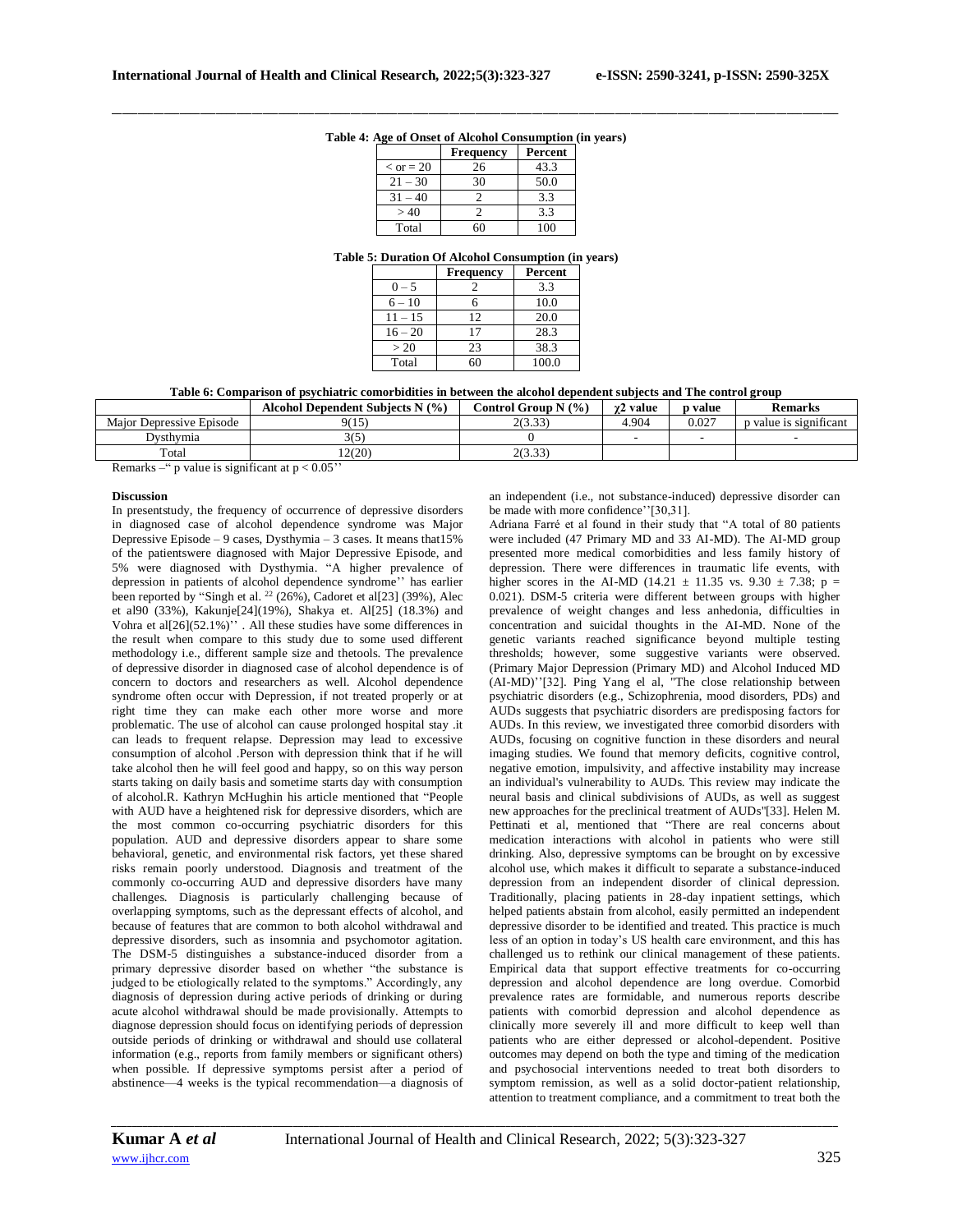alcohol dependence and the mood disorder. While it seems logical to prescribe antidepressants for patients who are depressed, some alcohol-dependent patients—as well as some clinicians who treat them—are unwilling to use a medication. Fortunately, bias is fading as scientists learn more about treating the addicted brain with certain medications and correcting the neurobiology of addiction. Over the past 20 years, results from the majority of well-controlled trials have showed that antidepressants reduced depressive symptoms in patients with depression and alcohol dependence. However, in most of the trials, these medications had virtually no effect on reducing excessive drinking.Integrated psychosocial outpatient treatment programs and the ability to treat alcohol and depression simultaneously have reinforced the need to revisit the traditional management of comorbid major depression and alcohol dependence more formally''[35]. [Alena](https://www.ncbi.nlm.nih.gov/pubmed/?term=Becker%20A%5BAuthor%5D&cauthor=true&cauthor_uid=28454522)  [Becker](https://www.ncbi.nlm.nih.gov/pubmed/?term=Becker%20A%5BAuthor%5D&cauthor=true&cauthor_uid=28454522) discussed in his article that "Although there is significant knowledge of the environmental and neurobiological factors involved in depression and alcohol dependence, only a few studies have translated these empirical findings into a better understanding and treatment of comorbid patients. The planned project is set-up to transfer previous research about the reward circuit and default mode network underlying alcohol dependence and depression to achieve a better understanding of neural signatures characterizing their comorbidity. By means of diverse experimental paradigms allowing a comprehensive characterization of reward and default mode network activity and connectivity, we are planning to assess distinct and common mechanisms underlying comorbid alcohol and depressed patients. In addition, the neurobiological results will be used to test whether a brief psychotherapeutic intervention program is able to positively influence the identified pathomechanisms. By gaining a better understanding of diverse phenotypes and their underlying neurobiological signatures, it might be possible to improve clinical outcomes by offering specific types of psychotherapy. Furthermore, we should find support for our hypotheses that established behavioral and mindfulness based intervention programs specifically alter pathological neurobiological functions. By this, we will be able to identify neurobiological markers of therapy efficiency. The prediction of psychotherapeutic success based on neurobiological signatures will help to guide the selection of specific therapeutic options. Ultimately, by means of identifying and validating the use of objective, biological indicators associated with core mechanisms of mental disorders, advances in personalized medicine may be achieved''[36]. Therefore, this study will give better insight into the treatment and outcome of alcohol dependence as well as prevention of alcohol dependence. The need to distinguish the alcohol dependence patients with and without psychiatricmorbidity was recognized a long ago[28]. In various studies it has been reported that alcoholdependence along with comorbid psychiatric illness account for poor prognosis of suchpatients[24,27,28].

Mary W. Kuria et al found "The prevalence of depression among alcohol-dependent persons is high (63.8%) with a significant association between depression and the mean AUDIT score. At posttest, depressed participants had a statistically significant craving for alcohol"[29]. D. S. Hasin et al & E. J. Khantzian et al study found that "The need for screening for depression in alcohol-dependent persons and continuous monitoring for it during treatment of alcohol dependence cannot be overemphasized. This is because untreated persistent depression may reduce the resolve to refrain from alcohol, or alternatively depression may lead to self-medication with alcohol''[5, 6]. This study may able to throw light on why relapse are high in alocoholics[37,38].

## **Limitations of the Study**

The sample size was less.Results may not be generalized being a hospital based study .TheResults of present study may not be generalized across both genders.

## **Recommendations**

\_\_\_\_\_\_\_\_\_\_\_\_\_\_\_\_\_\_\_\_\_\_\_\_\_\_\_\_\_\_\_\_\_\_\_\_\_\_\_\_\_\_\_\_\_\_\_\_\_\_\_\_\_\_\_\_\_\_\_\_\_\_\_\_\_\_\_\_\_\_\_\_\_\_\_\_\_\_\_\_\_\_\_\_\_\_\_\_\_\_\_\_\_\_\_\_\_\_\_\_\_\_\_\_\_\_\_\_\_\_\_\_\_\_\_\_\_\_\_\_\_\_\_\_\_\_\_\_\_\_\_\_\_\_\_\_\_\_\_\_ A study on larger sample size .Efforts should be made to include more females in the sample. Use of other psychoactive substances should be ruled out with the help of laboratory investigations.

## **Summary and Conclusions**

This study was done to know and evaluate the presence of Depressive disorder in diagnosed case of alcohol dependence syndrome. A total of 60 cases who met the "ICD- 10 criteria'' for Alcohol dependence syndrome and acontrol group of 60 subjects from the general population were assessed. This studyfocused on determining the prevalence of Depressive disorder among alcoholdependentsubjects. A standardized diagnostic tool was used for making the psychiatric diagnosis using ICD-10 DCR. In this study,the frequency of occurrence of depressive disorders in alcohol dependent subjects was: Major Depressive Episode – 15% , Dysthymia –5% .

## **References**

- 1. Who int. World Health Organization.[Online]. Available from:http://www.who. int/newsroom/fact-sheets/detail/alcohol [Accessed 20 September 2018].
- 2. Castillo-Carniglia, A., Keyes, K. M., Hasin, D. S., &Cerdá, M. (2019). Psychiatric comorbidities in alcohol use disorder. The Lancet Psychiatry. doi:10.1016/s2215-0366(19)30222-6 .
- 3. Grant BF, Goldstein RB, Saha TD, et al. Epidemiology of DSM-5 alcohol use disorder: results from the National Epidemiologic Survey on Alcohol and Related Conditions III. JAMA Psychiatry 2015; 72: 757–66.
- 4. GBD 2016 Alcohol Collaborators. Alcohol use and burden for 195 countries and territories, 1990–2016: a systematic analysis for the Global Burden of Disease Study 2016. Lancet 2018; 392: 1015–35.
- 5. GBD 2017 DALYs and HALE Collaborators. Global, regional, and national disability-adjusted life-years (DALYs) for 359 diseases and injuries and healthy life expectancy (HALE) for 195 countries and territories, 1990–2017: a systematic analysis for the Global Burden of Disease Study 2017. Lancet 2018; 392: 1859–22.
- 6. GBD 2013 Risk Factors Collaborators. Global, regional, and national comparative risk assessment of 79 behavioural, environmental and occupational, and metabolic risks or clusters of risks in 188 countries, 1990–2013: a systematic analysis for the Global Burden of Disease Study 2013. Lancet 2015; 386: 2287–323.
- 7. Cargiulo T. Understanding the health impact of alcohol dependence. Am J Health Syst Pharm 2007; 64 (suppl 3): S5– 11.
- 8. Rehm J. The risks associated with alcohol use and alcoholism. Alcohol Res Health 2011; 34: 135–43.
- 9. Whiteford HA, Degenhardt L, Rehm J, Baxter AJ, Ferrari AJ. Global burden of disease attributable to mental and substance use disorders: findings from the Global Burden of Disease Study 2010. Lancet 2013; 382(9904):1575–86.
- 10. BodenJM, Fergusson DM .Alcohol and depression. Addiction 2011;106(5): 906–14.
- 11. Kirsten C Morley, Andrew Baillie, Claudia Sannibale, Maree Teesson, Paul S Haber. Integrated care for comorbid alcohol dependence and anxiety and/or depressive disorder: study protocol for an assessor-blind, randomized controlled trial [Internet]. Addiction Science & Clinical Practice. BioMed Central; 2013 [cited 2018Sep23]. 70Available from: https://ascpjournal.biomedcentral.com/articles/10.1186/1940- 0640-8-19.
- 12. Rehm J, Mathers C, Popova S, Thavorncharoensap M, Teerawattananon Y. Global burden of disease and injury and economic cost attributable to alcohol use and alcohol-use disorders. Lancet 2013;373(9682):2223–33.
- 13. Kohn R, Saxena S, Levav I, Saraceno B. The treatment gap in Mental healthcare. Bulletin of the World Health Organisatin 2004; 82(11):858–66.